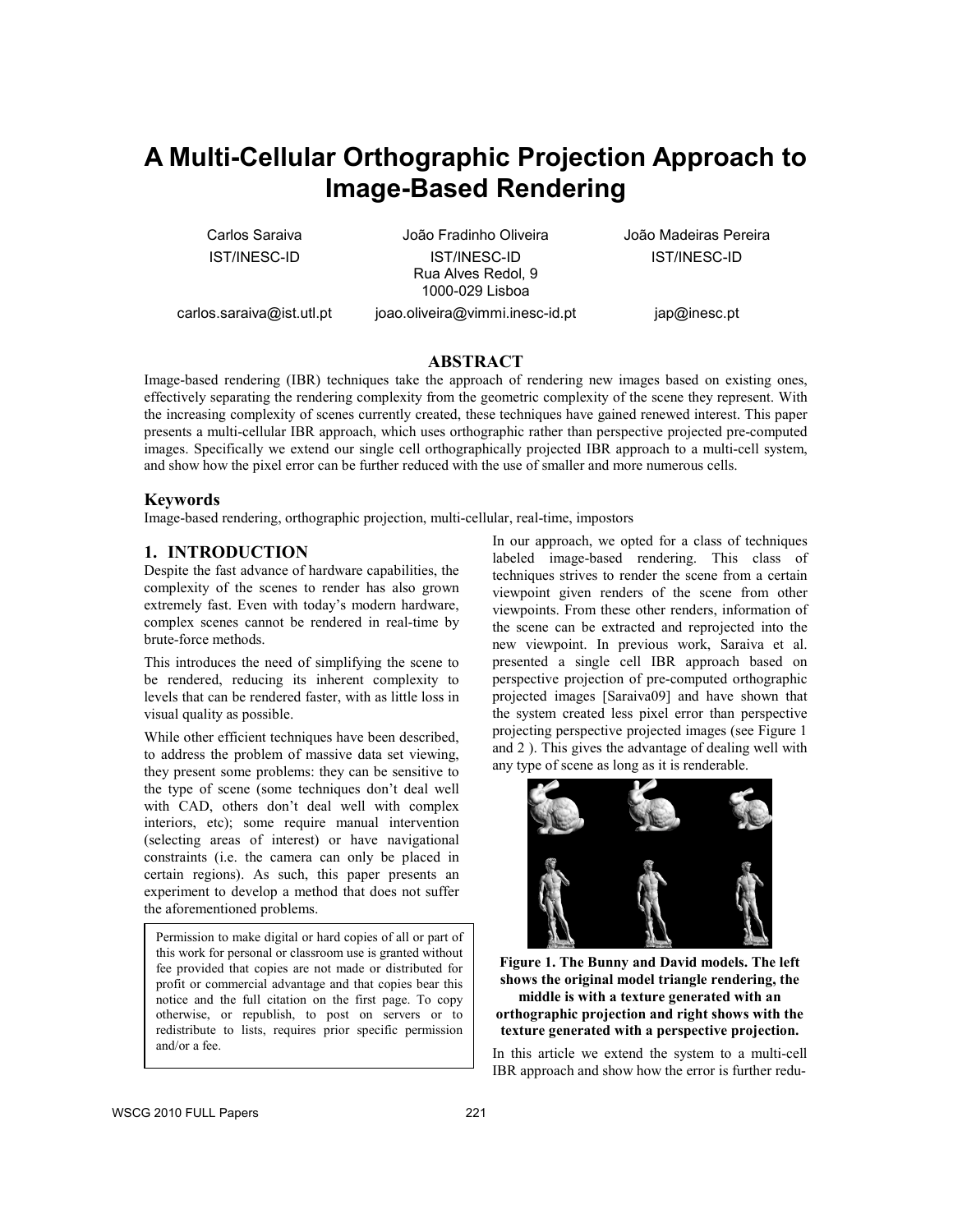

**Figure 2. Single cell IBR - Pixel Error: For each increasing relative distance to the model, a series of images were created and subtracted from perspective triangle rendering with a FOV of 40°.**  Top: the sum of all pixel differences, where p<sub>dif</sub> is **the sum of absolute differences of each R,G,B components between both images. Bottom: the total error divided by the number of foreground bounding rectangle pixels.** 

ced with more cells using our system. In section 2 we review previous work. In section 3 we present the outline of the multicell system. In section 4 we address implementation issues specific with the reprojection of multi-cell orthographic images. In section 5 we present results. Finally, we draw conclusions in section 6 we conclude and outline future work in section 7.

## **2. PREVIOUS WORK**

In the category of image-based rendering techniques, many methods can be considered, ranging from those that use no geometry at all (like resampling a set of images given the viewing parameters [McMillan95a] to more hybrid approaches that use both geometry and images to represent the underlying scene [Jeschke02].

It is also important to note that image-based rendering can be more useful when dealing with certain types of scenes which are not handled so well with geometric level of detail techniques. An example of such a scenario is the representation of a model constituted by "rough" curves (like a fractal): too much triangle reduction and what is supposed to be a curve can become noticeably linear; too small of a reduction can result in a great number of triangles to draw. Most image-based techniques do not suffer from this problem, as they are independent of the scene.

The techniques can also be classified by how the images are created: some use a predetermined set of possible viewing positions, creating images that represent more distant zones in the scene [Sajadi09]; others create images of objects or subvolumes of the scene and render the scene by representing each of the objects or subvolumes [Schaufler98].

This last category has the advantage that the scene can be represented from any viewpoint and not only a predetermined set. One possible approach useful for viewing models from an outside point of view is to render the model from a series of viewpoints and use those renders as textures placed into billboards, as seen in [Aliaga99].

In [Saraiva09], the camera positions for the generation of the impostors are chosen as the center of the triangles on an *n*-time subdivided icosahedron, enclosing the object (as seen in Figure 3, left), and at a distance (when using perspective) of the bounding sphere radius divided by the sine of half the field of view angle. For orthographic projection no displacement is made.



### **Figure 3. The camera positions; a generated texture; after cropping the texture.**

Without correction, this technique can introduce distortion, since the projection of the scene into a plane done during the texture generation can differ from the projection used while viewing the scene with billboards.

This correction is performed by reprojecting an image generated from known viewing conditions into another viewing condition. This reprojection is a function that maps a texel to a number of pixels in the final image. However, several texels can be mapped onto a single pixel, so the texel that has the closest projection is used. Some techniques employ a zbuffer to this end; others are based on analysis of the image [McMillan95b].

Some methods of correction are CPU-based, where each texel in the original image is simply reprojected into the new viewpoint [McMillan97]. While highly parallel in nature, this kind of technique is not trivial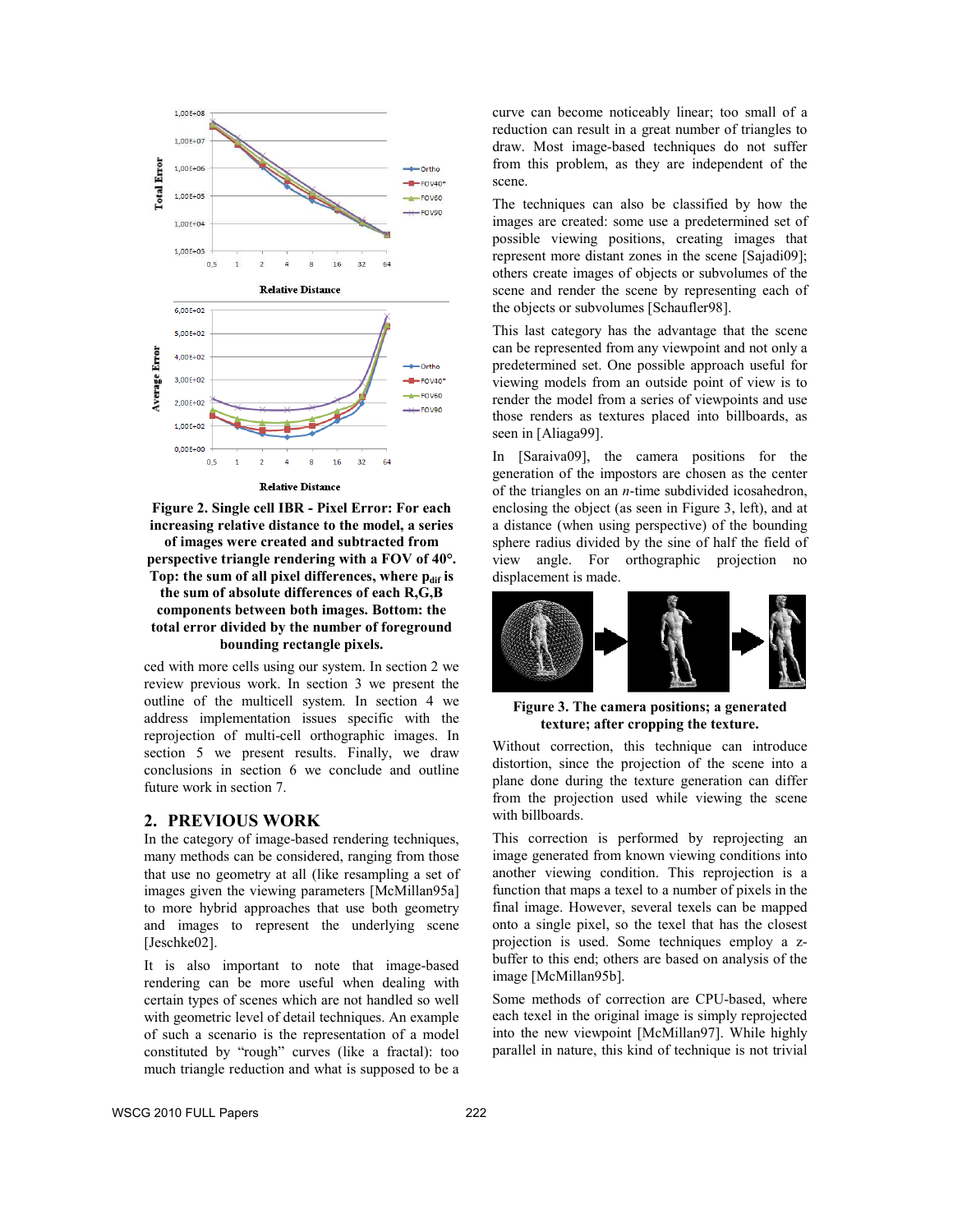to reproduce in GPU using current graphical APIs, such as OpenGL or DirectX.

In order to exploit the capabilities of modern GPUs, the reverse is usually attempted: finding which source element is the one used in the destination element and sampling it. This problem is not trivial to solve since there is the possibility of the existence of multiple solutions, therefore, a search must be performed for accurate calculation of the source method to use.

These GPU-based methods change the sampled texture coordinate based on a structure that contains the displacement relative to the billboard's normal, typically a texture called a height map (like seen in [Kaneko01]).

Some techniques compensate for this displacement by applying an offset to the texture coordinate based on the view angle relative to the billboard and the height of the billboard at that point [Kaneko01]. While fast, this technique is not accurate and can present incorrect results.

Other techniques strive for absolute correctness, at the cost of performance. Such techniques typically perform a short-distance raycast on the height map, considering points by an increasing order of distance to the camera. If no solutions are skipped due to a large step size, the first solution found is the correct one [Tatarchuk06][Policarpo05]. This raycast process can also be sped up with a pre-computed acceleration structure, as seen in [Baboud06] and [Policarpo07].

### **3. MULTI-CELL IBR**

# **3.1 Pre-processing**

As a first step, the scene is divided into an hierarchy of regular cubic volumes. This can be done by calculating the bounding box of the scene, making it cubic and applying the octree algorithm [Jackins80] to that bounding box, which serves as the root node of the octree. The maximum depth of the octree should be chosen based on the available memory resources, as discussed later.

The second step pre-computes a series of impostor textures for each of these nodes. These impostors are generated using an orthographic projection, since they were found to have the least overall error. The method of generating these impostor textures is similar to the procedure of computing images in the single cell approach; the subdivided icosahedron used for calculating the camera positions is centered in the middle of the octree cell (instead of the centroid of the scene) which is circumscribed by the bounding sphere of the cell.

#### **3.2 Runtime**

The octree is traversed and nodes that are not framed by the camera can be culled. If a node that occupies an amount of screen space smaller than a certain threshold is reached, the impostor is used and the traversal stops. At close distances, for full detail, the original model triangle rendering could be used. However, if the choice to not use impostors was only based on distance, that would introduce problems, since then the approach would suffer from high polygonal densities (i.e. areas of the scene that have an extremely high polygon count). Therefore, the nodes that are indeed close enough to be represented geometrically are sorted by priority (distance to the camera) and rendered from the highest priority to the least, until a certain triangle budget is met. All remaining nodes are represented with the impostor with the smallest angle to the view direction.

### **3.3 Preliminary analysis**

By using this approach of creating a representation of the cell as if viewed from the outside as in [Rusinkiewicz00], one gains freedom of navigation, since the camera no longer has to be constrained inside a cell. Also, the algorithm is almost automatic; the only manual intervention needed is setting parameters appropriate to the scene.

Multi-cell IBR solutions, however, are likely to occupy large amounts of disk space. This is accepted due to the relative low cost of disk space in the current days. Also, the algorithm can have an upper limit of disk space usage imposed to it (with a possible loss of performance if the limit is too small for the scene complexity): one can sort the nodes by the amount of primitives they contain. Then, the image generation can be applied to the nodes with the greatest number of primitives, in order, until a disk space budget is reached. It should also be noted that the method should not be used solely with impostors. It uses them to remove most of the scene complexity, but it should be complemented with other techniques (like geometric LODs, for example). However in [Saraiva09] we were somewhat surprised at the visual quality that was possible up close when examining 3D models with the reprojection of orthographic images, hence in this work we did not integrate LOD techniques, and aimed at improving the visual quality of less computationally intensive techniques such as IBR. Indeed in section 5 (results) we show that the combination of smaller IBR cells allows one to achieve this result.

# **3.4 Summary of steps**

In pre-process:  $1 - read geometry$ ;  $2 - create octree$ ; 3 – calculate camera positions using subdivided icosahedron; 4 – texture creation and cropping.

At runtime:  $1 -$  frustum culling;  $2 -$  node sorting based on distance;  $3 -$  for each node choose image with smallest angle to view direction.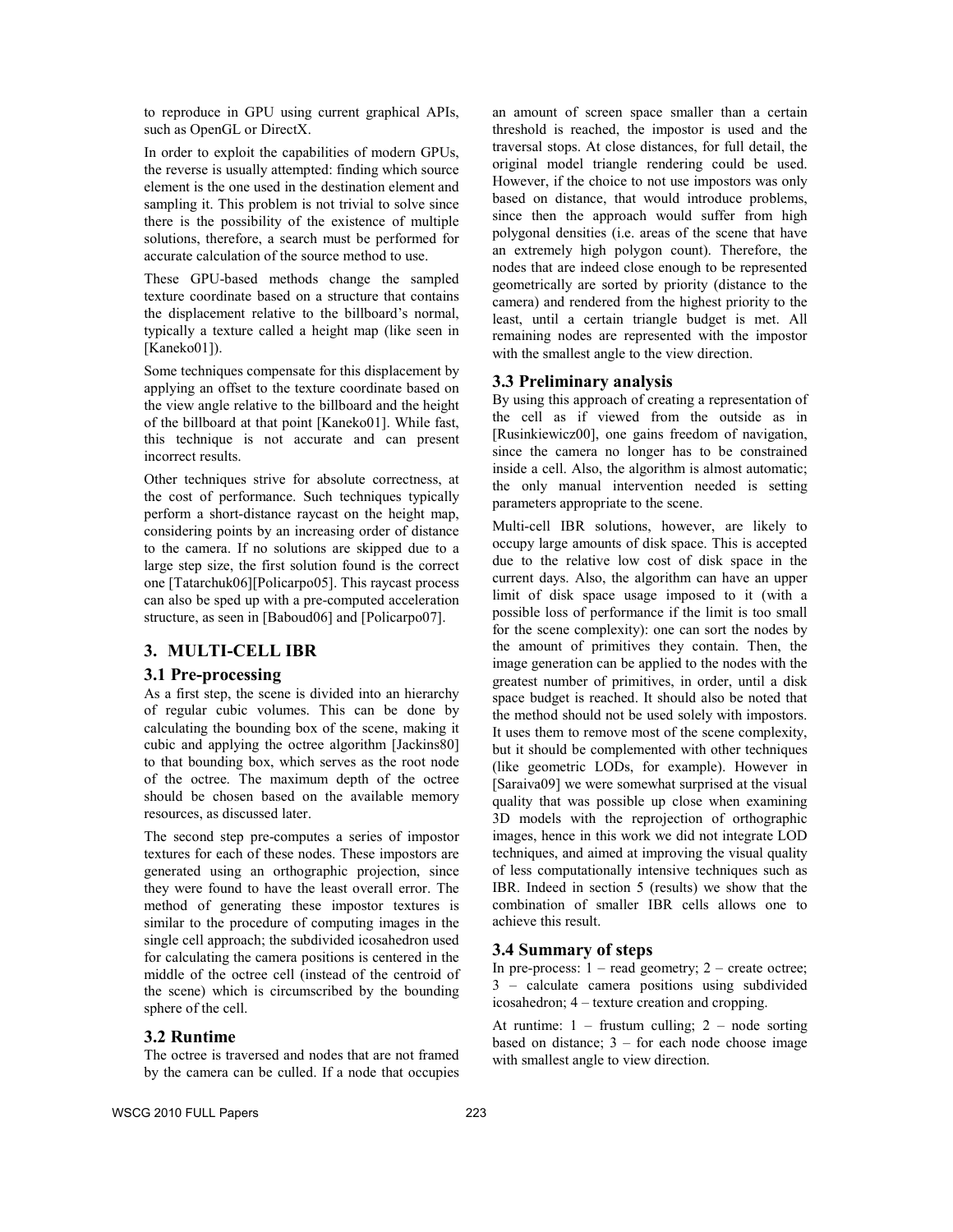# **4. MULTI-CELL IBR IMPLEMENTATION ISSUES**

In this section we address implementations issues that arise when assembling multiple cell images of orthographic projected images. In section 4.1 we present the problem, in section 4.2 we consider a runtime solution using raycasting, and in section 4.3 our adopted solution.

# **4.1 Inter cell artifacts**

A problem that arose on the multi-cellular approach (that was not present in the single-cell approach of [Saraiva09]) was the presence of "black line" artifacts on the model. An example of this artifact can be seen in Fig 4, which shows vertical and horizontal black lines spanning the Batalha monastery model.



### **Figure 4. The incorrect sampling problem. The horizontal and vertical black lines artifact visible in the Batalha model (left).**

These black lines are actually the edges of the octree node. This is due to the fact that since no correction was performed, the coordinates used to sample the texture were too far away from the center. An illustration of what occurs is depicted in Fig.4 (right).

In the image, the black box represents the region of space delimited by the octree node, and the red and green lines represent the mesh. The brown line represents the billboard plane and the blue line represents a ray from the camera into the volume. If it was done with the original model triangle rendering, the pixel would be colored green. However, since the geometry in the region is effectively flattened by the billboard process, the texture is sampled outside of the region, which is transparent (or non-existent, if it falls outside the billboard), generating the "black line" artifact, where one is actually seeing the background.

This error lessens as the distance to the region increases, since the rays become more and more parallel and, therefore, closer to the orthographic projection that was used to create the image. In practice, one can limit the maximum amount of error in the sampled coordinates by choosing a large enough distance to the billboard.

Attempts were made to correct this distortion. Like previously referred, this sort of correction can be done via CPU (highly undesirable) or the GPU. Attempts to minimize the error with small amounts of computation failed, as all solutions eventually degenerated to something similar to a raycast (presented in the next section).

# **4.2 The impracticality of raycast solution**

Raycasting can be impractical, since it is a somewhat expensive operation, even in modern GPUs when using acceleration structures. On ideal conditions, the performance should depend only on the resolution of the display. However, this proved not to be true, due to the possibility of overdraw and limitations in the current graphics APIs.

Since we have our space divided into regions, without having any sort of occlusion information, we have to render all the regions (at least those that pass the frustum culling operation). In ideal conditions, only one ray would need to be cast per pixel on the screen. Since we desire the first intersection for that pixel, one could think a way to minimize the number of raycasts would be to order the raycasts for that pixel by sub-volume proximity to the camera. Once a ray hit in a region, that pixel would no longer need to have further raycasts performed.

However, the problem lies in how one can determine if that particular pixel has already seen an intersection. Usually to limit this sort of overdraw, two techniques are used: depth-testing and stenciltesting. One could program the GPU to reject fragments with depth greater than the corresponding fragment on the depth buffer. Something similar applies to the stencil tests. This does not solve the problem, though, since these tests are performed *after* the pixel/fragment shader (and raycast) is run, hence the gain would be nullified since the objective is to not do the raycast at all.

To lessen this effect (discarding fragments after an expensive pixel shader is run), graphics card manufacturers have applied a technique called *Early-Z*. This technique does the depth buffer test after the vertex shader is run, but before the pixel shader. Therefore, it lessens the number of fragments that have to go through a possibly expensive pixel shading.

This technique, however, is not part of the typical graphics pipeline, and so is not adjustable via an API. As such, the hardware can only apply this technique if it is sure that the final result is the same. This can only be done if one knows the depth of the fragment before the pixel shader is run. On most applications, this condition is verified; the depth of the fragment is the result of the interpolation of vertex depths.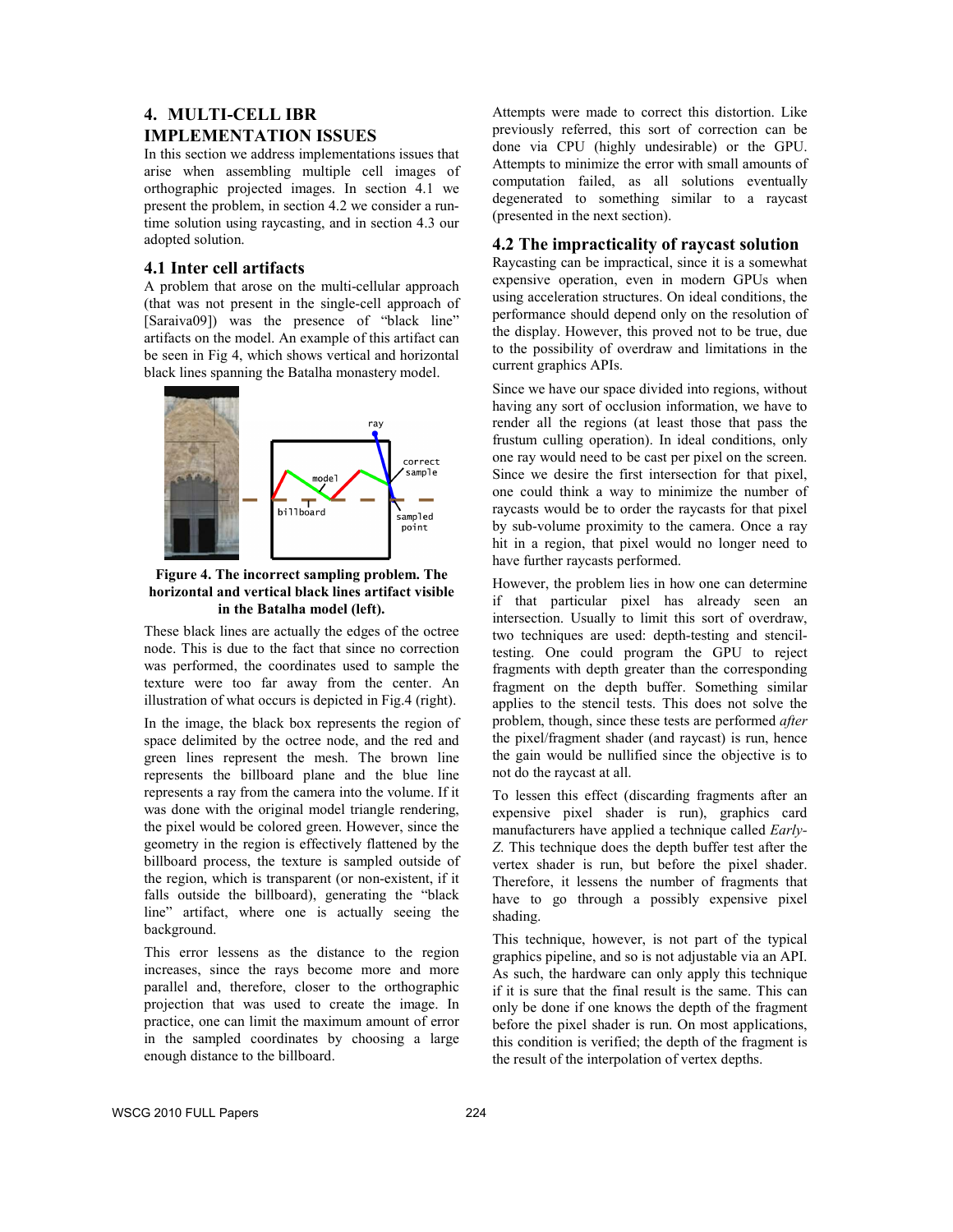By performing a raycast, we find out the correct depth of the fragment and can use that correct depth. But by doing so, one effectively is disabling *Early-Z* and increasing the overdraw rate significantly.

Since one needs to know the depth of the fragment in the framebuffer while executing the pixel shader and given that one cannot read and write into the same texture (or a value in a memory array) on a single pass, the use of shaders would not solve the problem. It is possible that more general-purpose APIs (like CUDA) provide a solution, but that goes beyond the purpose of the paper, which is to determine if the approach is viable or if it should be simply discarded.

The problem described, however, has a relatively simple workaround: although one might not know the exact depth of the fragment, one can usually bound that depth between two extreme values. If the Early-Z test fails on both extreme values, any value in between would also fail and the fragment could be discarded. This is not yet possible, however, due to limitations of current graphical APIs such as Direct3D and OpenGL, but is subject to change in the future. Even if we don't change the depth of the fragment (but correct the sampling coordinates), problems can still arise. Without correct depth, interpenetrating objects can display artifacts and techniques that depend on correct depth (like shadow mapping) can become no longer viable. As such, we chose not to correct neither the depth nor the coordinates, to see the viability of the technique with no runtime correction performed at all.

# **4.3 Cell growing solution**

As one can observe, the lines seen due to the artifact are very thin, since the coordinates are only slightly wrong (with an error of one texel, for example). In practice this problem only arises when viewing an object at very close distances.

We found a solution that works well in practice. Instead of using only geometry inside the region to generate the images for the billboard, one can also use the surrounding geometry, which in essence "fills the gap". An illustration of this can be seen in Fig. 6.



**Figure 6. Filling the gap. The thick lines delimit the cell considered. In the left, the geometry is only considered in the area inside the cell (gray), while on the right, the surroundings are also considered.** 

Although visually incorrect, it tends to be an effective solution since the gap is generally small and color changes are usually smooth enough. To this end, the triangles considered to create the billboards were not only the ones in the cubic volume but the ones that intersect that cubic volume's bounding sphere. In Figure 7 we see a render of the same model after this correction is applied.



**Figure 7. The "black line" artifact invisible, by filling the gap with surrounding geometry.** 

# **5. RESULTS**

Figure 8 shows that the visual error associated with single cell orthographic projected IBR can be reduced by using more cells.

The test was done with the David model (8 million triangles), using an octree of depth 4, for a total of 218 cells (empty cells are ignored). The positions were chosen with a twice-divided icosahedron, which results in 320 images per cell. At a resolution of  $128\times128$ , after cropping, the average size ended up at 11MB per cell (2.41GB total). No compression was implemented, however a fast ZIP compression (using the deflate compression method [Deutsch96], with a 32KB dictionary and a word size of 32) reduced that size to less than a fifth  $(\sim 18\%)$ . A slower and better compression further halved that size. This high compressibility, along with the low cost of disk space on the current days, makes the uncompressed large disk space occupation more acceptable.



**Figure 8. The David model in a single cell (left) and multi cell (right) representation. The top shows the render, the bottom shows the difference to the original model triangle rendering.** 

WSCG 2010 FULL Papers 225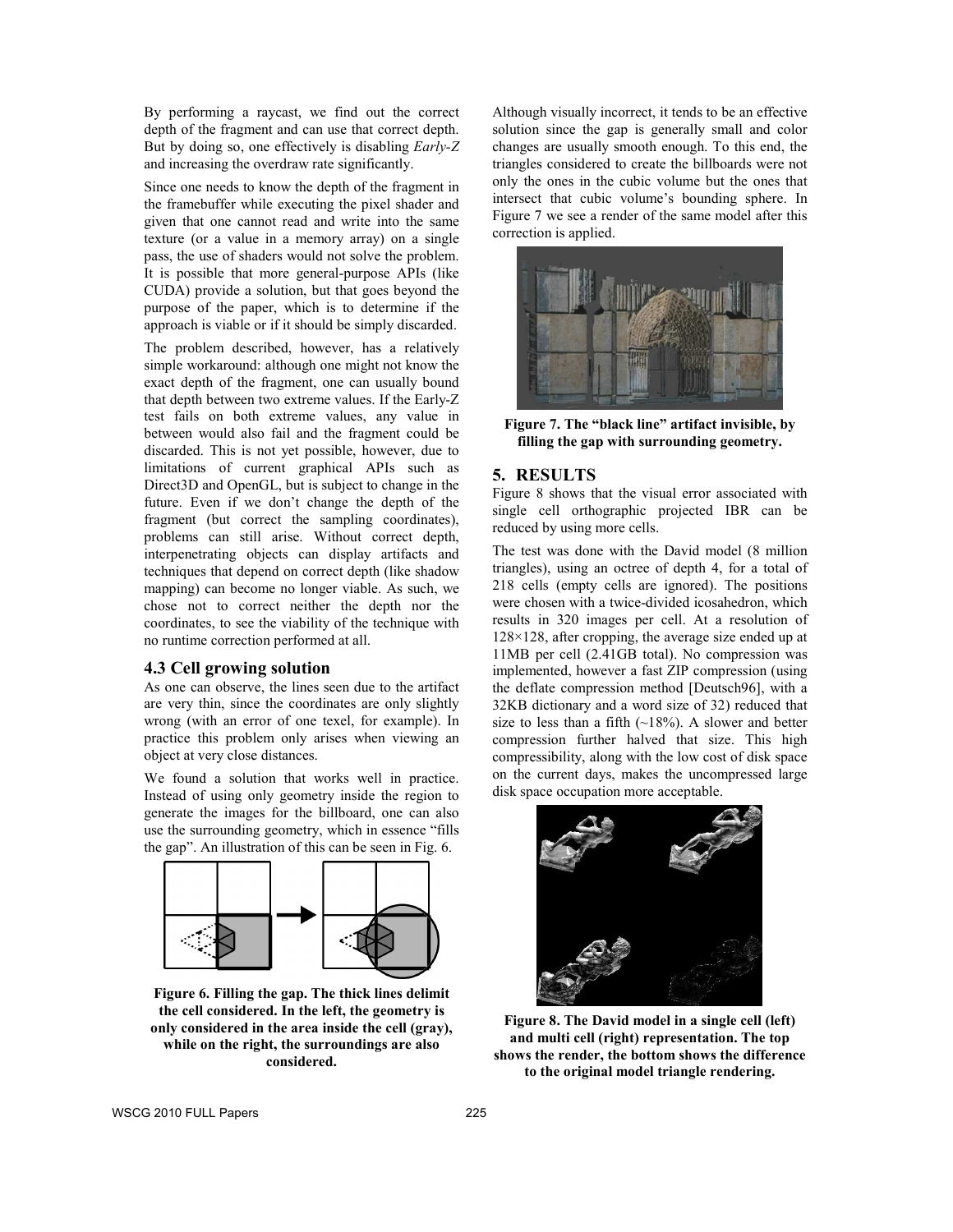To test the effectiveness of this multi-cellular approach in solving the problem seen in the David and Batalha models, due to their large range of depths at certain angles, the camera was placed so that the vertical component was greater (to maximize the error) while still being able to see most of the model, at a relative distance of 1. The result can be seen in Figures 9-13 (cropped to fit the content).



**Figure 9. The wireframes of the 218 nodes.** 



**Figure 10. The orthographic impostor approach, from another angle.** 



**Figure 11. From the same angle as figure 10, with the original model triangle rendering.** 



**Figure 12. The difference between figures 10&11.** 



**Figure 13. The outline of the 218 billboards used to generate figure 10.** 

As one can see, this multi-cellular approach indeed lessened the problem of perspective error. This is due to two facts:

- since there are more cells, each cell occupies a smaller arc in the field of view, bringing it closer to the "original" orthographic projection, the difference with perspective multi-cell IBR can be seen in Figure 14.
- since the cells are smaller, the available gamut of depths is also reduced and so the flattening of the mesh does not change the depth significantly.

In terms of performance, the transfer of texture memory to the graphics card is fast enough to give the viewer  $100+$  FPS with a C++ implementation using OpenGL on an Intel E7200 with 2GB of main memory and a NVIDIA GeForce 8800GT. To stress the bandwidth limitations between the graphics card and main memory, the graphics card constantly deleted the textures after each render, requiring it to be reuploaded. A problem arises however in disk transfer bandwidth. When the camera rotates around the model too quickly, one texture for each of the 218 cells has to be loaded from disk, bringing performance down to about an average of 5FPS. This problem can be alleviated by caching [Yoon05].

It is hypothesized that this bandwidth problem could be greatly lessened if the textures were compressed and if they were prefetched (like TetraPuzzles [Cignoni04] does). We also note that when rendering triangles over IBR, fewer textures are needed hence further speeding up performance.

In terms of image quality, the lack of correction still brings some visual artifacts, as can be seen in the left wrist area in Figure 10 (with the difference clearly shown in Figure 12). This might not pose a problem, however: as the distance increases, these artifacts get smaller (in number and size), eventually making them unnoticeable. Since the technique should be complemented by some other method for nearby regions, these areas of larger distortion are replaced by correct pixels. An example of the triangle

WSCG 2010 FULL Papers 226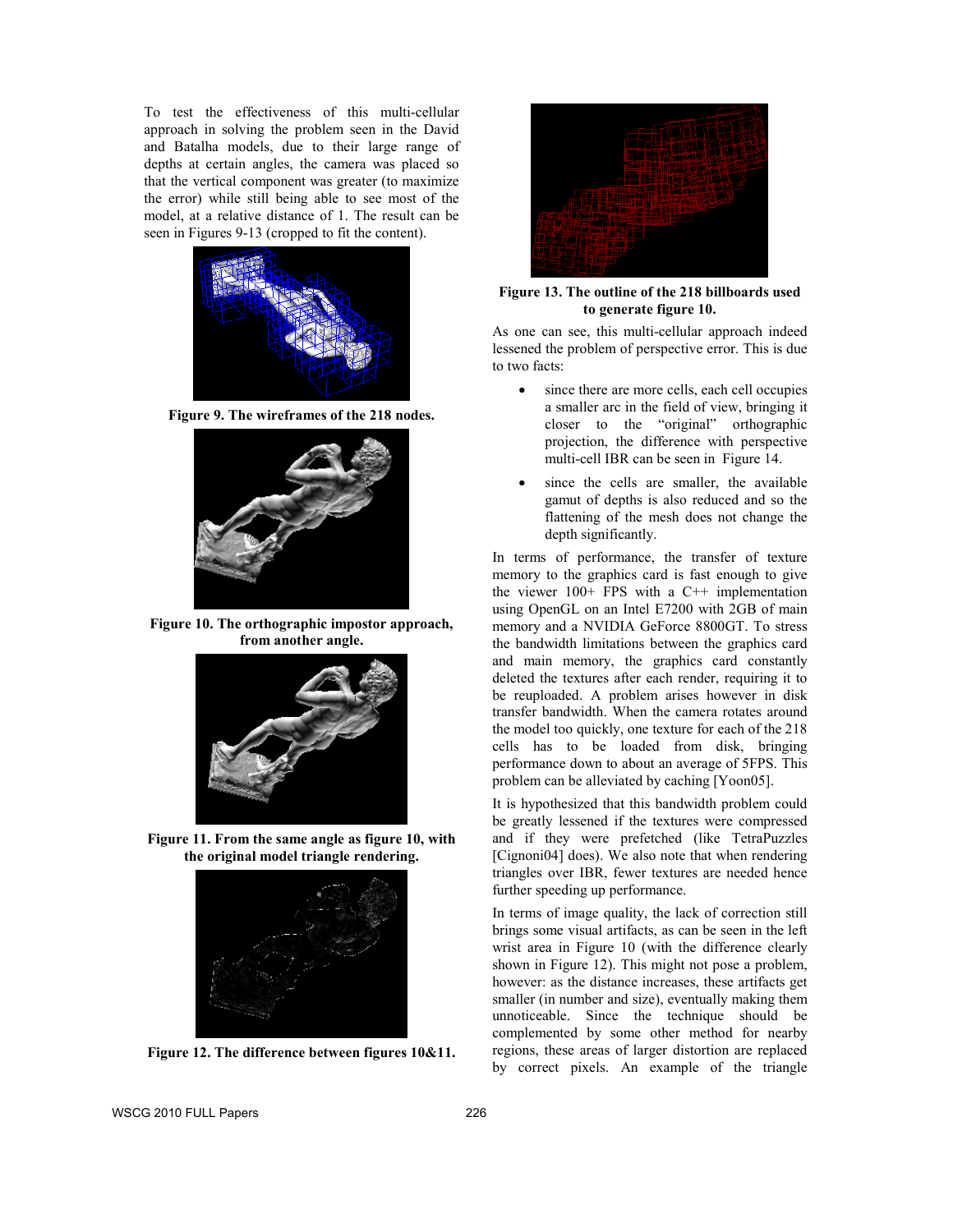

**Figure 14. Multi-cell IBR (50cells with 320 images each). From left to right, perspective projection with 60° FOV of: Orthographic projected cells, Perspective projected cells of 40°, 60° and 90° respectively.**

representation used at nodes where the center goes below a certain distance threshold to the camera (with impostors used in other cases) can be seen in Fig. 15.



**Figure 15. The impostor solution with and without triangles drawn over (right and left, respectively). Notice the artifact on the left wrist disappears.** 

Figures 16-17 show the David model from another angle, but twice as close as the distance in Figures 9- 13.



**Figure 16. The David model, from yet another angle, but at a relative distance of 0.5 (impostor on the left and original model triangle rendering on the right).** 



**Figure 17. The difference between the two representations in figure 16.** 

### **6. CONCLUSIONS**

In this paper, an experiment on the usage of simple multiple cell impostors (billboards) was described, in order to determine the feasibility of such a solution for real-time rendering of massive data sets. We have shown that with more cells the visual error is reduced when compared to single cell approaches.

The solution implemented, as described, possesses some potentially great limitations: large use of disk space, bandwidth problems when the camera moves quickly, at close distances visual artifacts can become noticeable. However, being an image-based rendering approach, it also possesses one great quality: the performance of a cell is independent of the number of primitives it contains.

Some of the limitations can be lessened: disk space usage and bandwidth issues can be lessened by the use of compression and caching. Other issues, like visual artifacts at short distances are not so easy to correct, requiring a significant amount of computational power (whether in CPU or GPU). However, if we limit the use of impostors to large distances, the bandwidth and artifact problems are greatly reduced: if an impostor is far away, one would have to move the camera at a very high speed in order to force a large number of texture loads from disk. Also, at great distances the visual artifacts are minimal or non-existing, since the camera "rays" are nearly parallel, like the orthographic projection which gave origin to the image used on the billboard.

We have also concluded that for a multi-cell approach, an orthographic projection produces less error than a perspective projection, as visible in Figure 14.

# **7. FUTURE WORK**

In terms of future work, there are quite a few avenues of possible improvement. In no particular order:

- implementation and analysis of the effects of compression;
- implementation of a caching mechanism;

WSCG 2010 FULL Papers 227